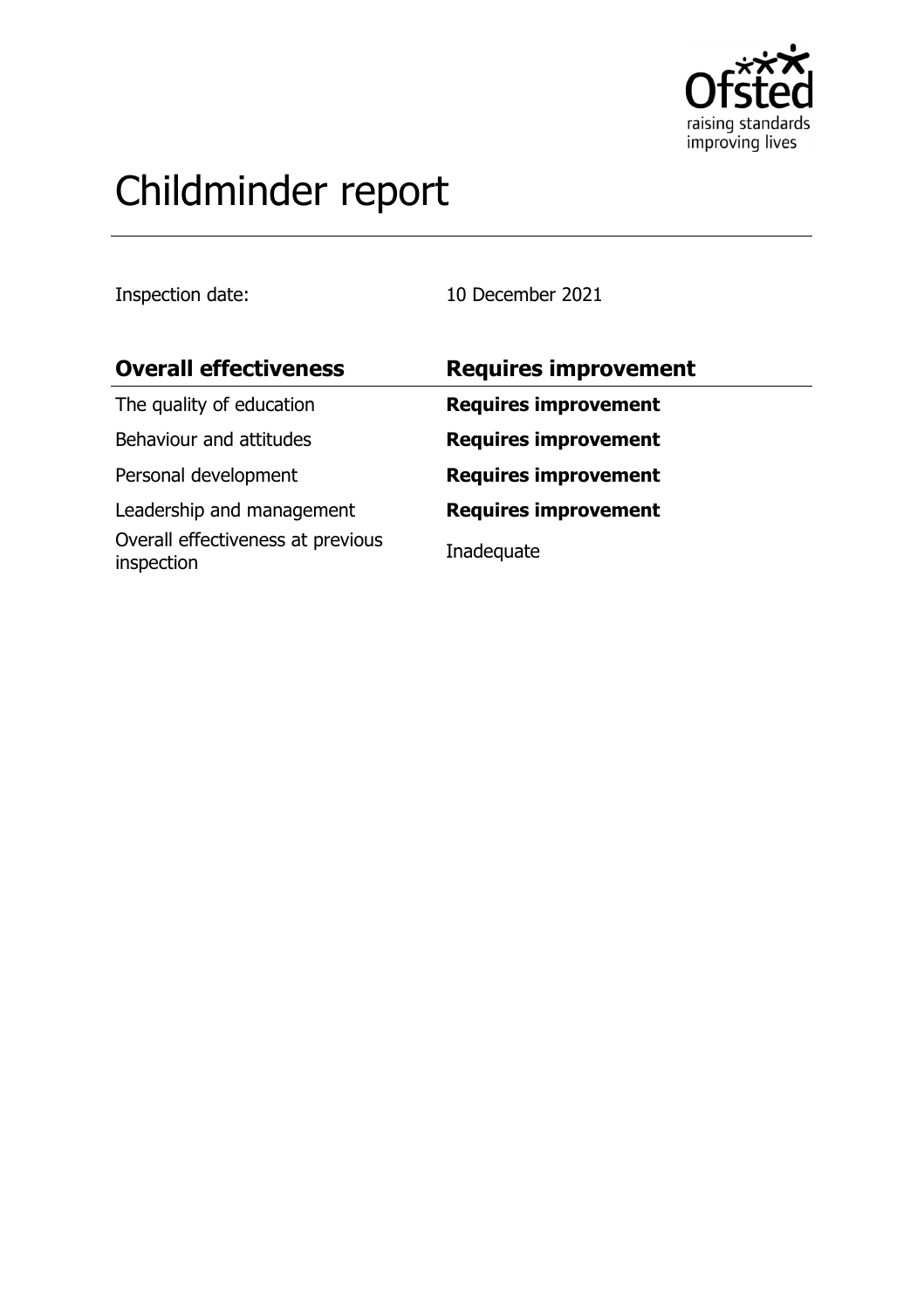

## **What is it like to attend this early years setting?**

#### **The provision requires improvement**

Children develop warm and friendly relationships with the childminder. They are settled and comfortable in her home. They frequently go to the childminder for cuddles and reassurance. This helps to support children's emotional attachments. Children enjoy the range of activities that the childminder provides for them. However, the curriculum, overall, does not meet their individual learning needs and does not consistently help children to make good progress. Despite this, children enjoy playing with large bricks and confidently build up the bricks to make a tall tower. They have great fun and there is lots of laughter when the tower falls over. Children begin to problem solve as the childminder supports them to think about what size bricks are best to give the tower a strong base. Children learn about mathematical concepts as they match number cards and sort them into groups. They develop their memory skills when they play a matching game with the cards and talk about how they have made a pair.

Children have regular opportunities for outdoor play and experiences. They enjoy playing in the outdoor area, where they are learning to catch a ball and excitedly go up and down the small slide. They regularly go out to local parks for fresh air and exercise. They also have days out where they go on a bus journey to various places of interest.

## **What does the early years setting do well and what does it need to do better?**

- $\blacksquare$  The childminder has made some improvements to the service she provides since her last inspection. She has completed some training and engaged with her local authority development worker for support. She is aware that she needs to continue to increase her knowledge of changes to the early years foundation stage and is continuing to read relevant literature.
- Overall, the childminder knows the children well. She identifies children's starting points in their development when they begin. However, she has not yet fully implemented a robust and ambitious curriculum to fully support children's individual development. The childminder currently does not plan well enough to challenge and extend children's interests. She relies on children self-selecting their toys and then engaging with them as they explore.
- Overall, the childminder supports children's language development well. She asks questions to make children think and provides a running commentary as they play, supporting children to hear words. She repeats words and encourages them to repeat back to her.
- The childminder has a selection of books. However, she does not use these effectively to support children's learning. For example, books are not displayed effectively to encourage children's interest and, consequently, they do not choose to look at books often. In addition, there are fewer opportunities for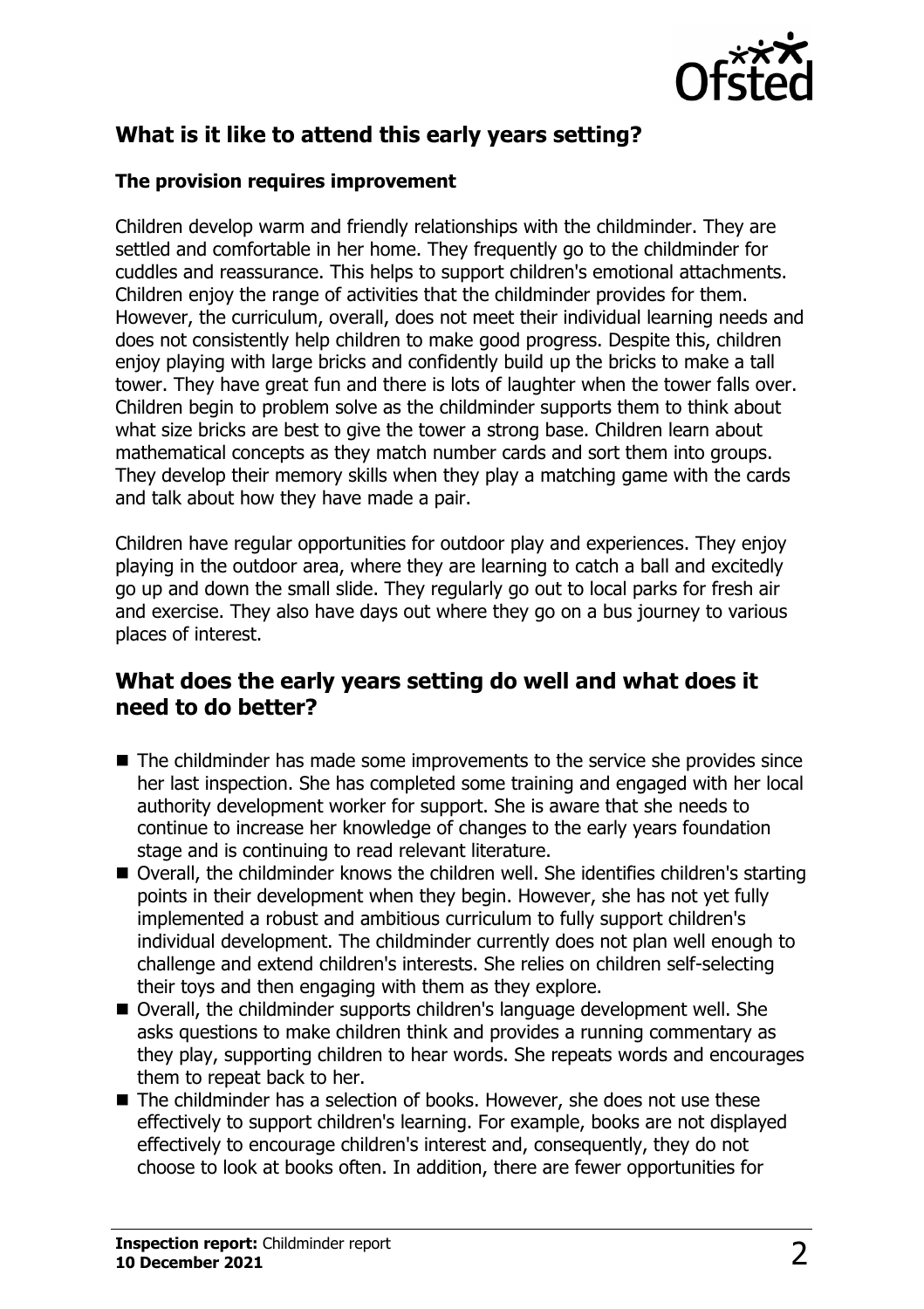

children to learn and talk about diversity in the wider world.

- Overall, children behave and play well together. The childminder gives explanations and deals with any minimal disruptions generally well. However, there is less focus on supporting children to learn how to manage their feelings and emotions, particularly when their actions are inappropriate.
- $\blacksquare$  The childminder has good partnerships with parents. Her setting remained open during the COVID-19 pandemic to help key worker parents. She encourages parents to share information about their children each day on arrival or at collection, and provides them with feedback on their child's day with her.
- The childminder encourages children to lead a healthy lifestyle. She provides all meals and snacks. Children develop their independence. They have access to their own water beakers and know when they need to have a drink. Children learn about the importance of good oral hygiene and spend time exploring play teeth sets where they learn how to brush the teeth.
- The childminder has made suitable improvements to her record-keeping. She ensures that she maintains an accurate record of children's attendance. This helps to protect children's welfare and identify any patterns of non-attendance.
- $\blacksquare$  Children show an interest in singing songs with the childminder and confidently join in with the actions. They know a number of rhymes very well. They enjoy using musical instruments and are learning how to bang the instruments in time to make a tune.

## **Safeguarding**

The arrangements for safeguarding are effective.

The childminder has a good understanding of her role and responsibility to keep children safe from harm. She is aware of the signs and symptoms that may indicate a child's welfare is at risk, and knows who to report any concerns to. The childminder has improved her knowledge of 'Prevent' duty and is aware of the signs and behaviours that could be concerning. The childminder ensures that her home and garden are safe, and checks all areas of her home daily to maintain a suitable environment. The childminder also ensures that children are safe when out of the home. Younger children are safely harnessed into the buggy and older children are reminded to walk while holding onto the buggy.

## **What does the setting need to do to improve?**

**To meet the requirements of the early years foundation stage, the provider must:**

| ∽ra |
|-----|
|     |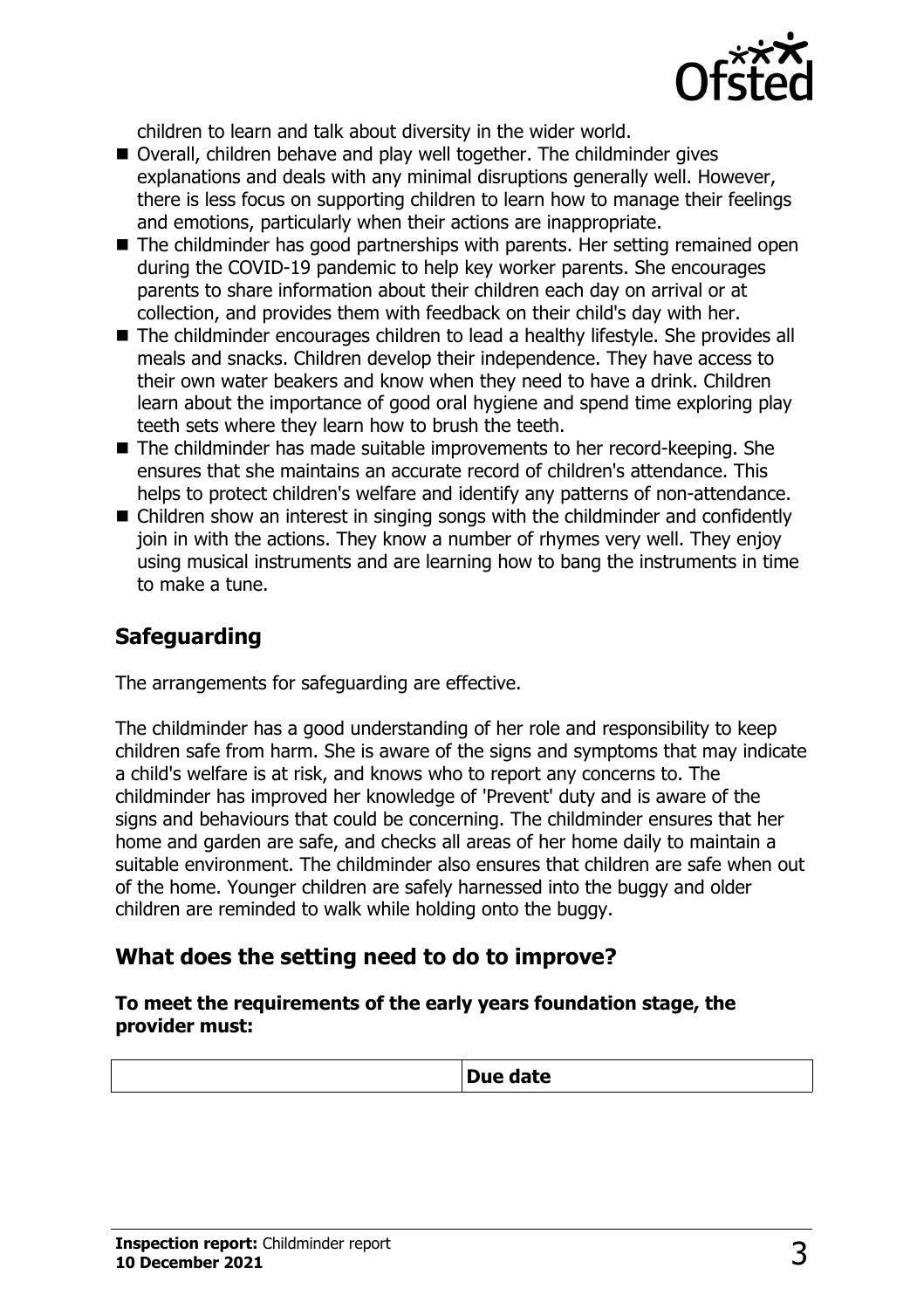

improve the planning and implementation of the curriculum to ensure that it is ambitious and sequenced, and builds on what children know and can do in order to maximise their learning.

28/02/2022

#### **To further improve the quality of the early years provision, the provider should:**

- $\blacksquare$  build on ways to support children's awareness of how to manage their feelings and emotions
- $\blacksquare$  extend opportunities for children to develop their early reading skills
- $\blacksquare$  provide more opportunities for children to learn about the diverse world in which they live.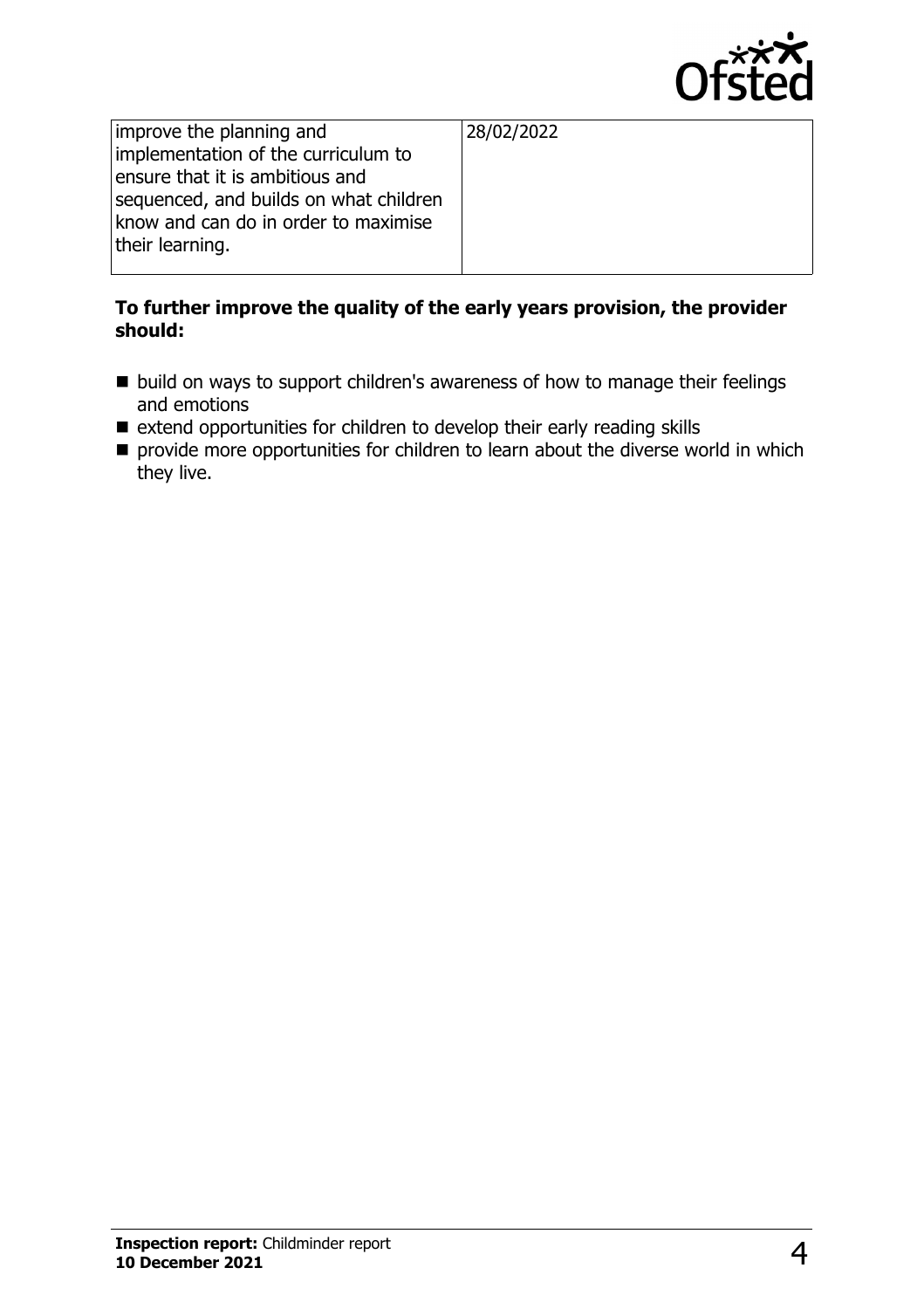

| <b>Setting details</b>                         |                                                                                      |
|------------------------------------------------|--------------------------------------------------------------------------------------|
| Unique reference number                        | 116050                                                                               |
| <b>Local authority</b>                         | Hounslow                                                                             |
| <b>Inspection number</b>                       | 10203044                                                                             |
| <b>Type of provision</b>                       | Childminder                                                                          |
| <b>Registers</b>                               | Early Years Register, Compulsory Childcare<br>Register, Voluntary Childcare Register |
| Day care type                                  | Childminder                                                                          |
| Age range of children at time of<br>inspection | 1 to $3$                                                                             |
| <b>Total number of places</b>                  | 6                                                                                    |
| Number of children on roll                     | 2                                                                                    |
| Date of previous inspection                    | 30 June 2021                                                                         |

## **Information about this early years setting**

The childminder registered in 1993. She lives in Chiswick, in the London Borough of Hounslow. The childminder provides care for children each weekday from 7am to 6pm all year round.

## **Information about this inspection**

#### **Inspector**

Jenny Devine

#### **Inspection activities**

- $\blacksquare$  This was the first routine inspection the provider received since the COVID-19 pandemic began. The inspector discussed the impact of the pandemic with the provider and has taken that into account in their evaluation of the provider.
- The inspector observed the quality of education and discussed the childminder's teaching practice.
- The inspector viewed the areas of the childminder's home and garden that children use.
- The inspector looked at children's records and a range of other required documentation.

We carried out this inspection under sections 49 and 50 of the Childcare Act 2006 on the quality and standards of provision that is registered on the Early Years Register. The registered person must ensure that this provision complies with the statutory framework for children's learning, development and care, known as the early years foundation stage.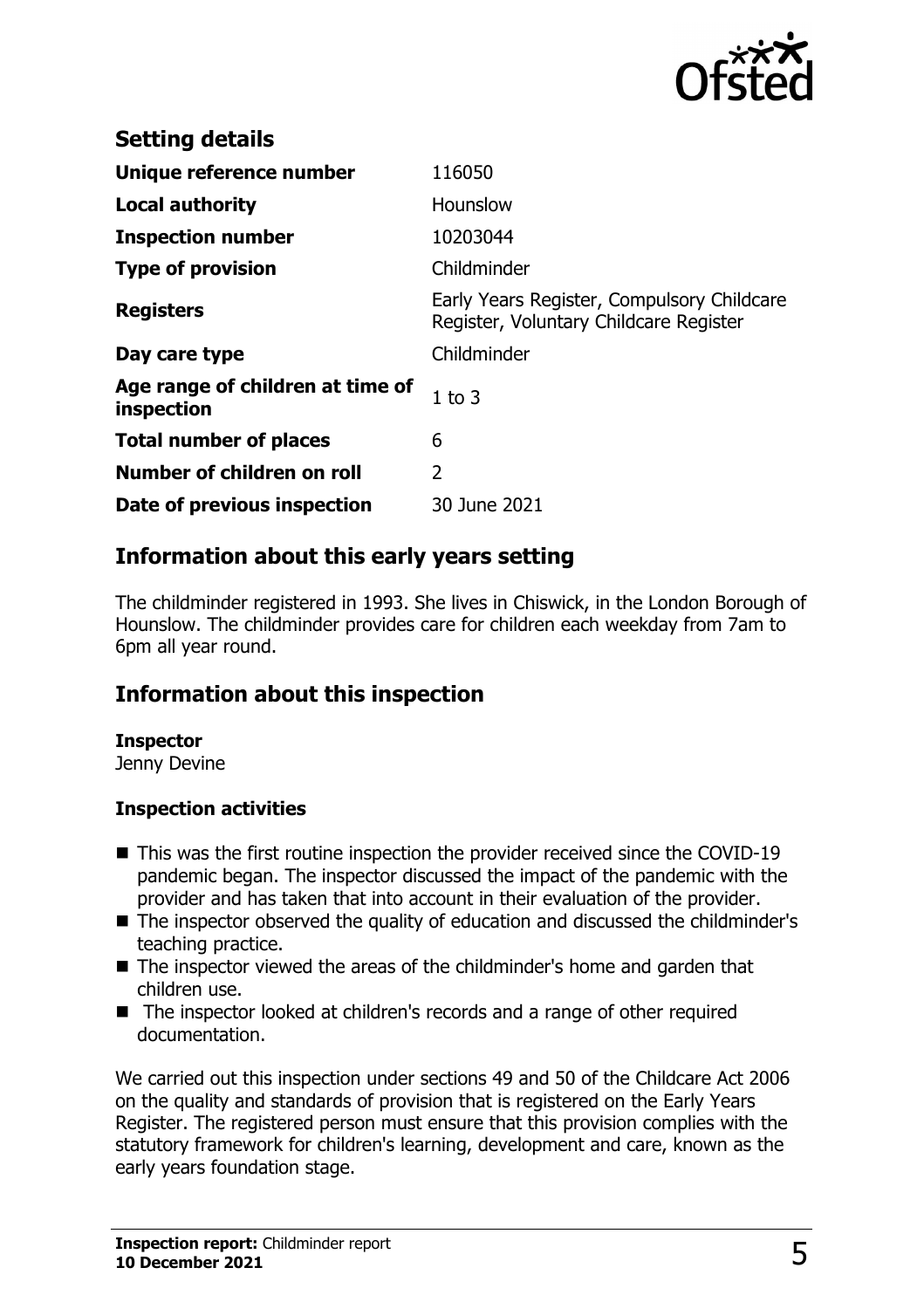

If you are not happy with the inspection or the report, you can [complain to Ofsted](http://www.gov.uk/complain-ofsted-report).